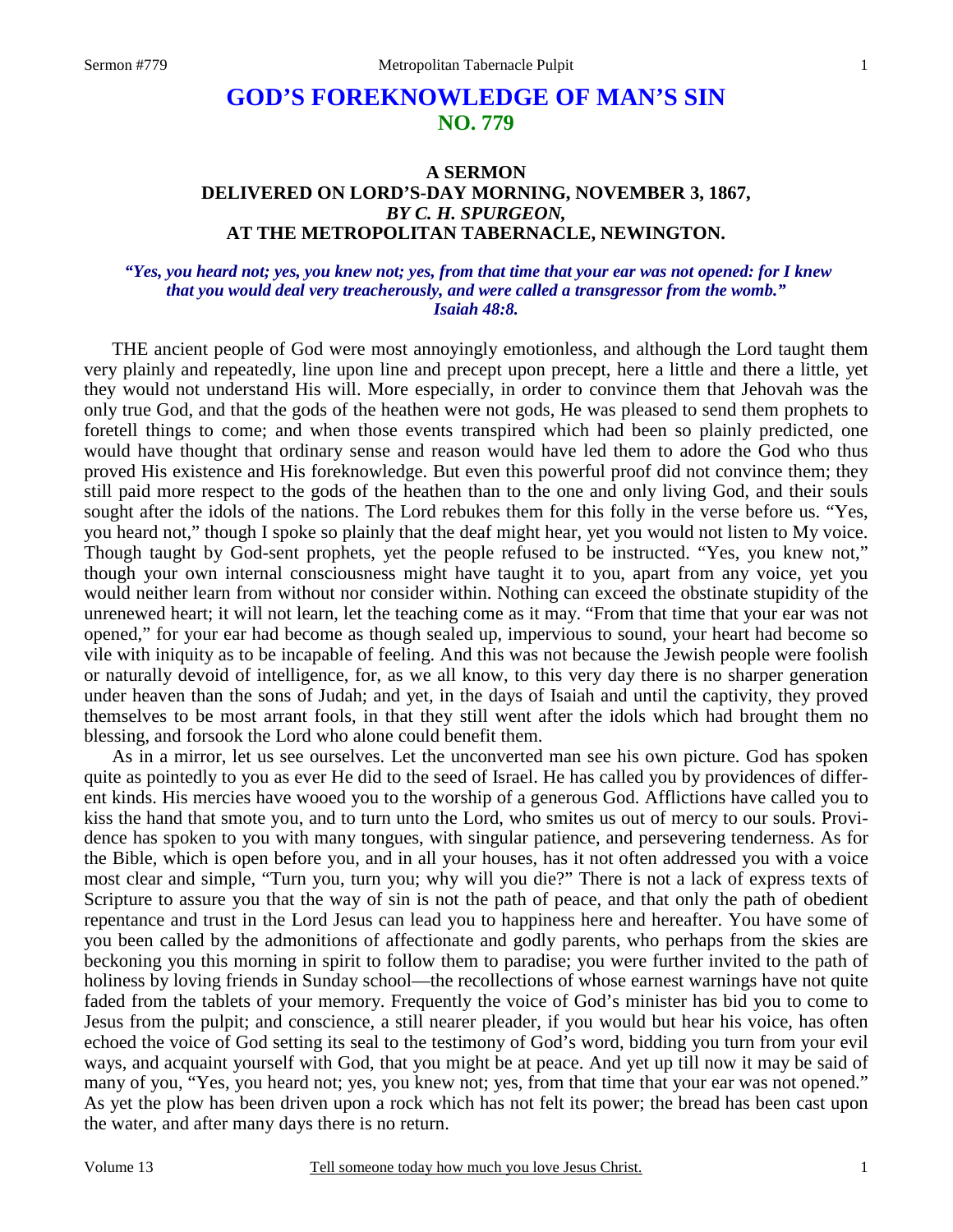Three times a *yes* is put in our text, as if to show God's wonder at man's obstinacy, and the certainty that such was the state of the heart. It was certainly so. You heard, but it went in one ear and out the other; you heard and heard not; you heard as sticks and stones might hear, or as cold, insensible steel. You knew not though the knowledge was before your eyes, and you might have known it. You are, I fear, many of you, among the blind people who have eyes, and the deaf people who have ears, who refuse to use their eyes and fast close their ears through willful ignorance. You know not what you might have known. The very birds of the air know their time, and the fishes of the sea obey the laws of the world's Great Governor, but ungodly men are more stupid and foolish than irrational creatures. The net is spread before us, and yet we fly into it; the lure is laid before our very eyes, and yet we willfully are ensnared. This accusation which God brought against the Jews, He can this day bring against the Gentiles, and who shall dare deny it?

 More painful still is it to remember that in a certain degree, the same accusation may be laid at the door of believers in the Lord Jesus Christ. Even those who have received divine grace to become the sons of God, have not such a degree of spiritual sensibility as they should have; alas, my brothers and sisters, we may well bewail ourselves that *we* do not hear the voice of God as we ought. God often speaks in the heart of man, but man regards Him not. There are gentle motions of the Holy Spirit in the soul which are unheeded by us: there are whispers of divine commands and of heavenly love in our souls, which alike are unobserved by our lead intellects. God speaks to us in the silent shadows of the night, but when we lie awake we are not with Him, though He is with us. How often do we shirk a duty clearly revealed to us as a duty? How constantly do we postpone obedience to precepts which are only to be fully obeyed by being kept at once? How constantly are we in the habit, when a command becomes disagreeable, even though we know it to be right, of ignoring it, forgetting it, and finding excuses for neglect? How little is there of the little child about us, and how much of the willful man! We are not like the sheep that follows close at the shepherd's hand, but, I fear, we are more like the bull unaccustomed to the yoke which kicks against the pricks. Whether you have to make the same confessions in private that I have to make, I do not know, but verily *I* must say, "Guilty," if the Lord says to me, "Yes, you have not heard": "yes, you have not known." There are matters within which we ought to see, corruptions which are making headway unobserved, sweet affections which are being blighted like flowers in the frost, untended and uncared for by us, gleams of heavenly sunlight which would enter if we did not shut them out, glimpses of the divine face which might be perceived if we did not wall up the windows of our soul; but we have not known. It is marvelous how little of introspection there is with many of God's people, how little they look within, how little they look after their own vineyard and the garden of their own souls. I am afraid most of us would have to say, "It is so," if it were said, "Yes, you have not known": for alas, though our ears are open, yet they naturally soon close themselves; they need to be cleansed again and again. Sanctification has need to be in us, my brothers and sisters, a perpetual work, a daily work. If ever we are to be wholly sanctified—spirit, soul, and body (as we thank God we shall be), we shall need to have the blood of Jesus applied every day, to go continually to Him and ask that the Holy Spirit would manifest in us the cleansing influence of the gospel of Jesus Christ, for still we do not hear and know as we should hear and know, nor are our ears opened as we should desire.

 Having thus reminded you, dear friends, of your sin, trusting we may be led to confess it with deep humility, I have now an encouraging truth of God to tell you this morning, a very simple one, leaving no room for any of the graces of oratory, but one which to my mind has been exceedingly refreshing, and I trust it may be to yours. It is this, that all this folly and ignorance, and obstinacy and rebellion on our part, was foreknown by God, and notwithstanding that foreknowledge, He yet has been pleased to deal with us in a way of mercy. That one truth is the subject of this morning's discourse. We read it in these words, "For I knew that you would deal very treacherously, and were called a transgressor from the womb." The same truth is stated in the fourth verse, "Because I knew that you were obstinate, and your neck was an iron sinew, and your brow brass." First, *we shall endeavor to address this truth of God to the believer,* and secondly *to the unbeliever.*

#### **I.** First, THE BELIEVER.

 The latter part of our text mentions *a mournful fact,* "I knew that you would deal very treacherously, and were called a transgressor from the womb." believer, here then is this sorrowful truth, you have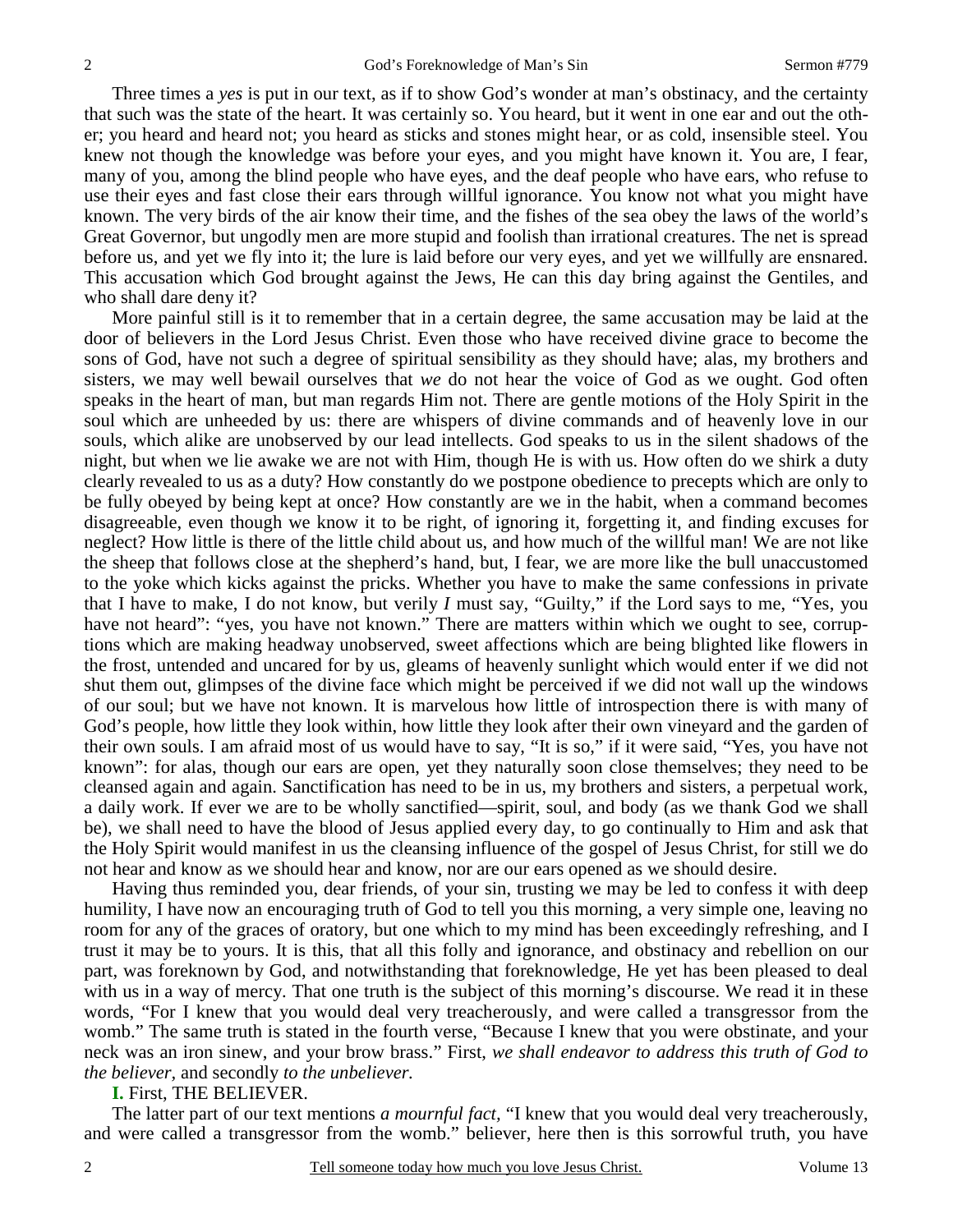dealt very treacherously! Does not the very mention of this bring tears into your eyes? Ah, if your heart were not hard, it would be so. You have dealt *very treacherously.* Let me sound those two words again, "treacherously," *"very treacherously."* You are the beloved of heaven, redeemed by blood, called by divine grace, preserved in Christ Jesus, accepted in the Beloved, on your way to heaven, soon to be with God, and yet, "You have dealt very treacherously": very treacherously with God, your best friend; very treacherously with Jesus, whose you are; very treacherously with the Holy Spirit, by whom alone you can be quickened unto eternal life! That word "treacherously," is one which a man would not like to have applied to himself in the common transactions of life; he would feel it to be very galling, and, if there were truth in it, very degrading, and yet I question whether it will produce the same effect upon our minds when it is applied to us in relation to unfaithfulness to God. We have dealt with Him very treacherously. Come; let me refresh your memories, my beloved in the Lord. How treacherous you and I have been to our own vows and promises when we were first converted! Do you remember the love of your espousals, that happy time, the springtide of spiritual life when the rain was over and gone, and the voice of the turtledove was heard in your soul? Oh, how closely did you cling to your Master then! You heard some of the older saints complaining that their souls were cleaving to the dust: you wondered at them, for you said within yourself, "The blessedness I know in finding Christ will continue with me forever: He shall never have to charge me with indifference; my feet shall never grow slow in traveling the way of His service; I will not allow my heart to go wandering after other loves. White and ruddy is my beloved with all human excellence and divine glories combined; farewell, all you meaner creatures, for in Him is every store of ineffable sweetness. I give all up; I renounce *all* for my Lord Jesus' sake." But now, has it been so? Charge your memory—has it been so? Conscience, what do you say to this? Alas, if conscience speaks, it will say, "He who promised so well has performed most ill. Prayer has oftentimes been slurred—it has been short, but not sweet; it has been brief, but not fervent. Communion with Christ has been forgotten by the day, no, by the weeks together. Instead of a heavenly mind, there have been carnal cares, worldly vanities and thoughts of evil. Instead of service, there has been disobedience; instead of fervency, lukewarmness; instead of patience, petulance; instead of faith, confidence in an arm of flesh." We have, if we look at what we thought we would be and at what we are, reason to confess that we have dealt very treacherously. Look at this picture, and on that: look at what we vowed to be, and at what we have been, and truly none among us will be able to say, "Not guilty," but we must confess that we have been traitors to the Most High!

This is not all. It is not merely that we have failed in promises which were made in a period of excitement, but we have been treacherous to obligations which were altogether apart from voluntary vows on our part; we have been treacherous to the most blessed relationships which divine Mercy could have instituted. Know you not that you are redeemed men and women, and therefore the property of the Lord Jesus? "You are not your own," says the apostle, "For you are bought with a price." "Forasmuch as you know that you were not redeemed with corruptible things, as silver and gold……but with the precious blood of Jesus." I ask you, my brothers and sisters in Christ, most solemnly, have you not lived as if you were your own? Have you not found yourselves full often spending your strength for self and for the world, and robbing Jesus of that which He purchased at so dear a price? Treachery to the blood of Jesus! What words shall I use in denouncing it? Words would little avail—let our penitent thoughts purge the sin which is so surely in us. Treacherous to Your wounds, O Jesus, oh forgive us, and let us not be further guilty of it! How shameful to be treacherous to Him who never forgets us, but who this day stands with our names engraved on His breastplate before the eternal throne.

 Remember, that we are soldiers of Christ, enlisted soldiers, sworn in for a life-long campaign. As soldiers, by cowardice, disobedience, and desertion, we have been treacherous to a very shameful degree. You know what the military penalty is for a treacherous soldier on earth! Truly, if we had been accused and condemned by court martial, and ordered to be shot dead, we would have been dealt with most righteously. We have been armed, and carried bows, and have turned back in the day of battle. When we ought to have fought we have fled, when we should have stood fast, we have swerved, and when we might have conquered we have basely surrendered. We have been treacherous also as disciples of Christ; we were taken into His school to be taught and trained; we engaged to sit at His feet, and learn His word; we engaged to imitate His example, to abide by His precepts. Who among us has not played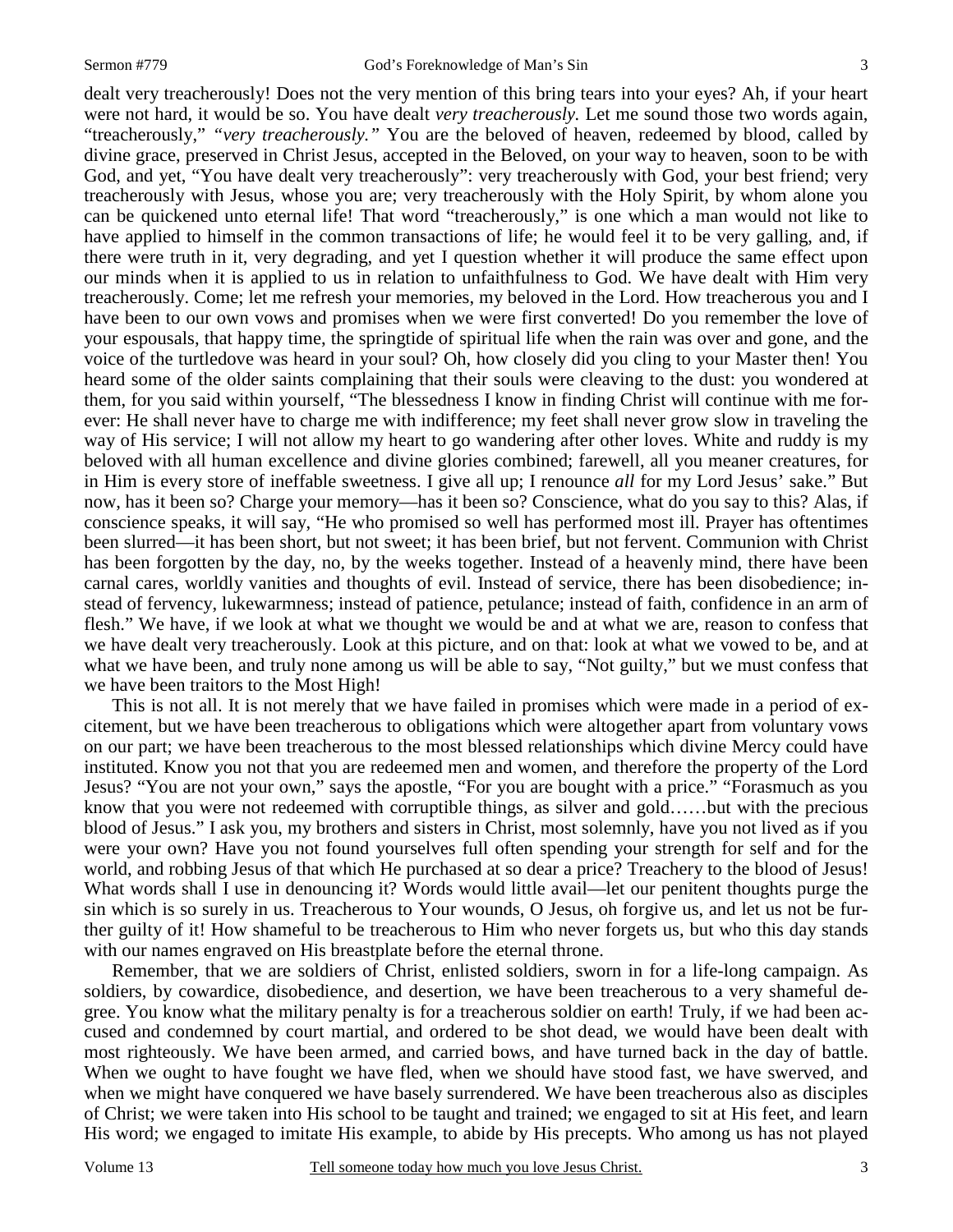the Peter, and sometimes denied Him? Who among us can say that he has not forsaken Christ, and fled in some sharp hour of persecution? Beloved, as disciples we are not worthy of the name. If the Master should discharge us forever from His sacred school of holy learning, and say, "You have been false friends; you have eaten bread with Me, but lifted up your heel against Me; you have only followed Me in the days of sunshine, but have gone from Me in the days of storm," should we not have to bow our heads before Him, and say, "Lord, it is even so"?

 Worst of all is the fact that we have been treacherous to our Lord in a relationship where fidelity constitutes the very essence of bliss. I mean in the marriage bond which exists between our soul and Christ. There is not one among us who would not blush or feel indignant if the slightest accusation could be brought against our conjugal fidelity to those who are dear to us on earth; but there is a marriage which has been consummated between us and a nobler Bridegroom than this earth can find, and here ah, where are your blushes!—let your cheeks burn as you confess the unpardonable infidelity—we have been unfaithful to the Well-beloved, the infinitely glorious Husband of our souls. We are one with Him, by eternal Union one, and yet we treat Him so treacherously! Never did He have a thought towards us that was unkind, never one faithless wandering of His holy immutable mind; but as for us, we have thought of a thousand lovers, and allowed our heart to be seduced by rivals, which were no more to be compared with Christ than darkness is to be compared with the blaze of noon. It is said of Israel that although they had the manna from heaven to eat, and God-given water to drink, and the divine presence resplendent in the night in the pillar of fire, and comforting by day in the shadowy pillar of cloud, yet they did yearn for the leeks, the garlic, and the onions of Egypt. What foolery is this, that God all glorious is to be despised, and the rank ill-scented garden stuff of Egypt—leeks, and garlic, and onions, are put in the place of Jehovah! And yet such is our case. Thrice glorious Lord Jesus, we must confess in Your presence, that we have behaved very treacherously, and gone after worthless trifles when our soul should have been set on You alone.

 I shall not enlarge upon a subject so painful, because I trust I may have sufficiently revived your memories to bring you into a state of humiliation. We pass on to *the divine statement* of the text, that all this was known—"You have behaved very treacherously, and I knew that you would do so." It was all known. The Lord foreknew all the original corruption of His people*—* 

## *"He saw them ruined in the fall,*

## *Yet loved them notwithstanding all."*

It was no secret that we were transgressors from the womb. God knew it; He chose us as such; He saw us depraved, debased sons of Adam with judgment unhinged, conscience darkened, affections polluted, and wills perverted; He saw the neck as an iron sinew, and the brow of brass, and yet He chose us who from birth were full of sin. As the Lord foreknew the fountain of sin, so He knew all the streams which would gush from it. There is not a sin which a child of God has committed, or ever shall commit, which was not clearly foreseen to the prescient eyes of God Most High from all eternity. You deny Him to be God if you deny that, for it enters into the very essential of Deity that He should know everything. There are no unknown things to God. He fills His own eternal now; man only occupies the present, which is ever fleeting; but the past, the present, and the future are all as one moment with God. A thousand years in His sight are but as yesterday when it is past. Therefore all the actual transgressions of His people were conspicuous before His eternal mind—

## *"Long before the sun's refulgent ray Primeval shades of darkness drove."*

And all the evil thoughts which have gone with these evil actions were foreknown to Him. If there are mixed up with the sin some motive more vile than the crime itself; if unexpressed and unknown to man there should lurk in our breast some passion more pernicious than malice ever produced; if there should be a thought more devilish than Satan's vilest deed; if there should be known to us some cursed imagination so diabolical that we dare not whisper it in the ear of our most tender friend, yet all was well known in heaven ages before. God knew that the root of all evil was in your heart, and foresaw how it would shoot and spread, and bear its horrid fruit. Perhaps there is someone here who is recollecting in his mind some gross sin of fearful name into which he fell in bygone years, but which he never will forget let him live for centuries. God has forgiven him, but he never can forgive himself. Some of the old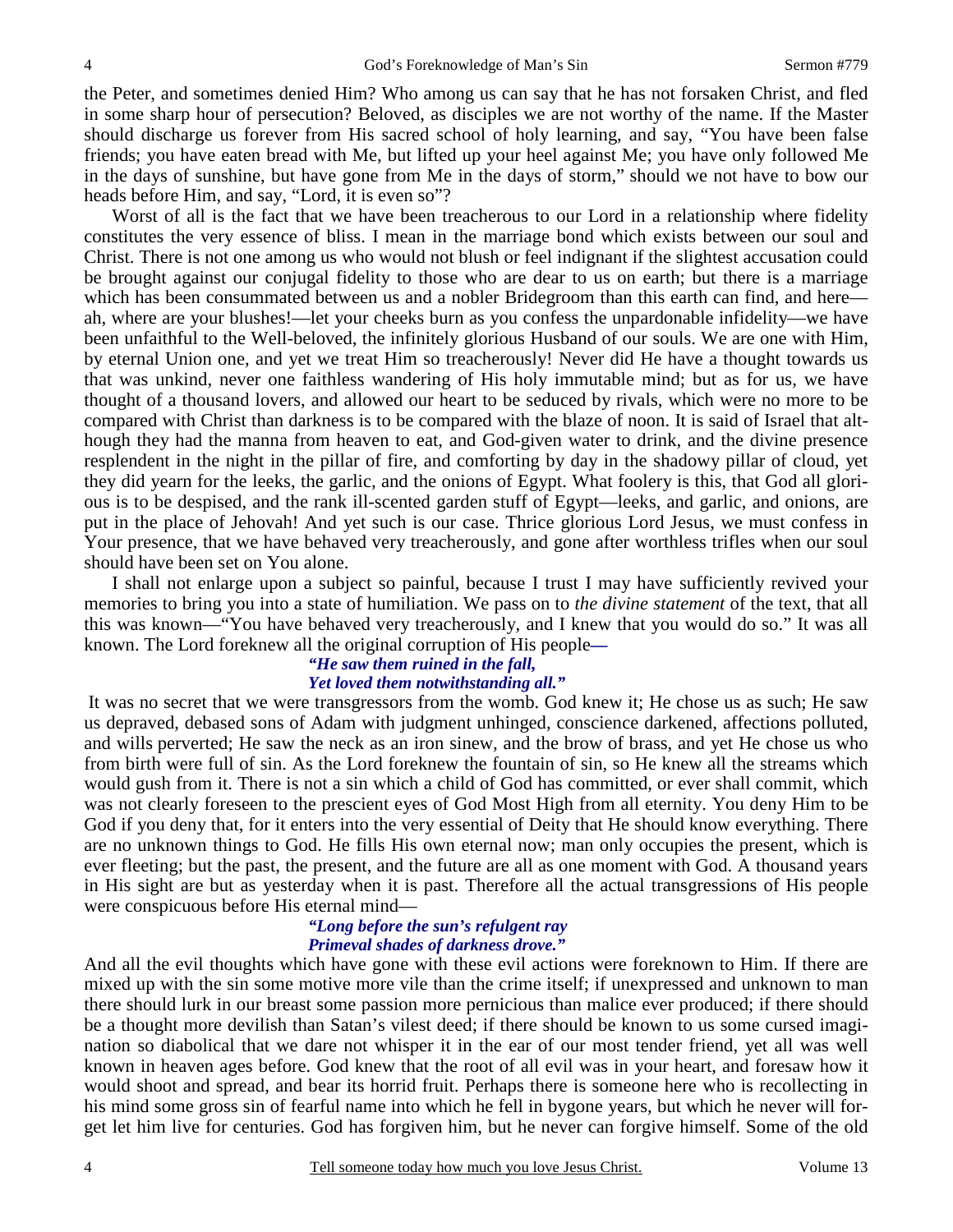bones of former feasts with Satan will stick in our throat. It matters not though we have humbled ourselves a hundred times for them; we still have need to say with David, "Remember not the sins of my youth, nor my transgressions." Let us here again recall to our minds the fact that all our sinfulness and the development of it, and all the thoughts and evil imagination that went with that development, and all and sundry the aggravations of our sin, whatever they may have been, must clearly have been known to God, and nothing has come out of us which God did not know would come out of us. We have never surprised the Most High; we have never brought Him to such a position that He could say, "I did not know this." We have never gone into any sin of which it could be said concerning God, that He did not know that it would so be worked by us.

 Now, I think I hear impatient minds inquiring clamorously, "What purpose is there in the preacher's repeating to us this statement? He puts it over and over again in very simple terms; what is he aiming at? Where is the edification to the people of God?" In the first place, here is the edification. Seeing that this is most certain and sure, I want you *to adore the amazing grace of God!* Do you see, then, that knowing and foreknowing, God nevertheless chose us, elected us though He saw us covered from head to foot with sin! When election's eye fell upon us, we were regarded as the helpless infant in Ezekiel, cast out unwashed and unswaddled to perish in our filth, but then, viewing us as such, the divine Heart loved us! "His great love," says the apostle, "wherewith He loved us even when we were dead in trespasses and sins." We were, as Kent puts it—

#### *"Loved when a wretch defiled with sin, At war with heaven, in league with hell, A slave to every lust obscene, Who, living, lived but to rebel."*

Do you not admire the marvelous sovereign grace which could have chosen you in the sight of all this? I can understand God's choosing me if He had not known my sinfulness, or if He had known only a part of it, but that He should choose me when He had an infinitely clearer sense of my sin than I ever can have, is indeed wonderful. I do know something of my sins at times, and am horrified at them, yet I never have had such a clear estimate of my sinfulness as God has, for the least sin is hateful to God, and He looks upon it as worthy of the eternal fires of hell. Yet we, in whom there is not only to be found little sin, but multitudes of great iniquities, were chosen from before the foundation of the world! Child of God, does not this make you admire electing love?

 Further, remember that in consequence of your election you were redeemed. Come here, and wonder at the price that was paid for you, a traitor! You have dealt very treacherously, and yet you were redeemed not with silver and gold, but with the precious blood of Christ—when Christ knew what you would be! What do you say to this? Does not that thought make your eyes swim in tears as you think that He who hangs bleeding there, foresaw you as being unbelieving, backsliding, cold of heart, indifferent, careless, lax in prayer, and yet He said, "I am the Lord your God, the Holy One of Israel, your Savior: I gave Egypt for your ransom, Ethiopia and Seba for you. Since you were precious in My sight, you have been honorable, and I have loved you: therefore will I give men for you, and people for your life"? O redemption, how wondrously resplendent do you shine when we think how vile we are!

 And then, dear friends, remember that you have been adopted into the Lord's family as well as redeemed. Now, when a man adopts a child, he supposes that he shall have an obedient child, that the child will be of a pliable temper, and he shall be able to rule and govern it. But by-and-by perhaps it turns out to be a very sorry specimen of the race. It grieves the generous spirit much to experience its ingratitude to him. Then he complains to himself, "If I had known what this child would have been, I would never have adopted it; I would have looked somewhere else." See, beloved, God knows what His children will be, that they will deal very disobediently, and yet for all that He says, "I will put them into the family." I might thus enumerate all the marvelous works which divine grace has worked in us and for us, and I think they would all shine very abundantly in the simple light of God's having known what we would be, and having done, with this knowledge, all that He has done for us.

 Furthermore, I think this truth of God is very important to us, because in the light of it *our security is clearly manifest.* I cannot understand how we can be perplexed with the thought that God will cast us away now we are His people, if it is true that all the sins we have committed since conversion were all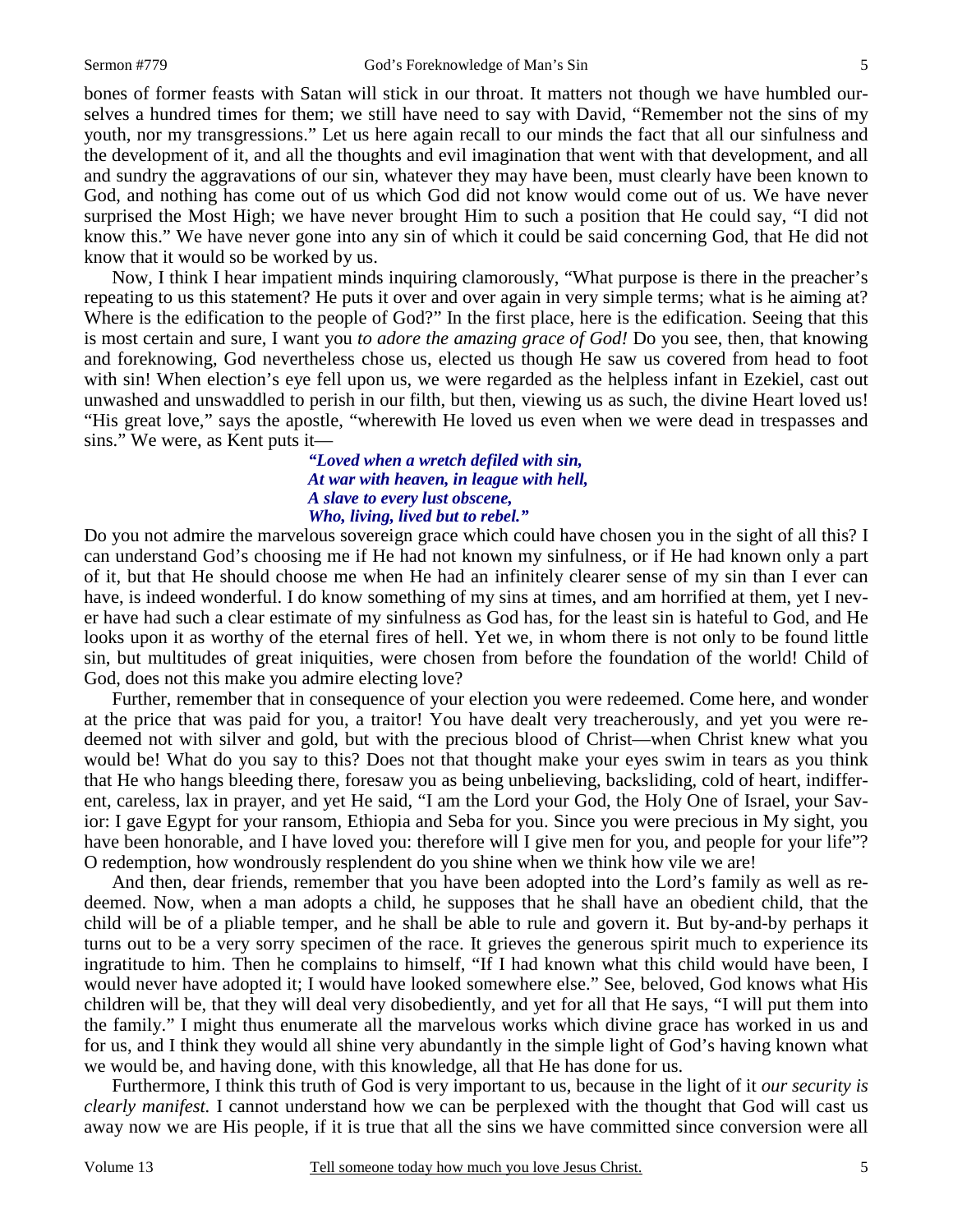present before His mind; for surely if there is a reason in our sin for God casting us away now, since He foreknew that sin, it would have been an equally valid reason for His never loving us at all. A man undertakes mining operations in such-and-such a place, he says, "I shall dig for iron." Well, he meets with great difficulties, hard rocks to bore through, and so on. He comes to this conclusion, "If I had known of this labor, and of the expense, I would not have sought for the metal here." But suppose the man is well aware of everything, and that he meets with nothing but what he foresaw, then, you may depend upon it that the man means business, and having commenced operations he will continue working till he obtains that which he seeks after. Now our God can never be obstructed by a circumstance in us which can create surprise in His mind or throw His course out of His reckoning. He knew that we would be what we are, and He determined to save us in the teeth of all our rebellion; and, my brothers and sisters, I am persuaded that since the divine determination was wisely made, the cost all counted, and every circumstance taken into consideration, there can be no shadow of a fear that He will ever turn aside from His eternal purpose. Has He found me, as His child, to be exceedingly unruly? Will that tempt Him to drive me from the family? He knew I would be unruly! It might have prevented His beginning to love me, but, seeing He has begun, how can it operate to make Him cease from blessing me? Oh let this be a comfort to you, when the evil of sin weighs most heavily upon your faith! Your soul is married to Christ. Now, when a man takes a wife, it is for better or worse; and I can imagine that a man with a very base wife might say, "Had I known this woman better, had I known how she would constantly make my house unhappy, there certainly would have been no marriage tie between us." But no husband could say that unless he was an arrant fool, if he were able beforehand to see as in a glass all that would happen between him and his spouse in his married life, and if he with his eyes open made the choice. Surely he could never repent it without confessing his folly in running into the snare. If he has wisely done he will stand to his engagement, and prove the power of his love. So it is between our condescending Lord and His elect. He has taken all our sins into the estimate when entering into marriage bonds with us, and He says, "I will even betroth you unto Me in faithfulness: and you shall know the Lord." "The Lord, the God of Israel, says that He hates putting away." He has foreknown all their faults, and yet ordained them unto eternal life. Therefore are his people safe.

 This truth also, I think, should tend very much *to enhance our sense of the fullness which is treasured up in Christ Jesus.* The Lord our God has provided for us in Christ, all the necessities that can occur, for He has foreknown all these necessities. "I knew that you would be this and that." Oh, is your heart heavy this morning? God knew it would be: there is the comfort that your heart's needs are already treasured in the promise. Seek the promise, believe it and obtain it. Do you feel, this morning that you never were so consciously vile as you are now? Behold the crimson fountain is still open with all its former efficacy to wash your sins away. Never shall you come into such a position that Christ cannot aid you. No pinch shall ever come in your spiritual affairs in which Jesus Christ shall not be equal to the emergency, for it has all been foreknown and provided for in Him. A man goes on a journey across the desert, and when he has made a day's advance and he pitches his tent, he discovers that he lacks many comforts and necessities which he has not brought in his baggage. "Ah," he says, "I did not foresee this: if I had this journey to do again, I would bring these things with me so necessary to my comfort." But God has foreseen all the necessities of His poor wandering children, and when those needs occur, supplies will be found ready. "My grace is sufficient for you." "As your days, so shall your strength be."

 I think the truth of God is capable of being turned in many lights, but I must leave it with you. I believe the child of God will find that, simple as the doctrine of God's foreknowledge is, it is remarkably full of comfort. Some, who know no better, harp upon the foreknowledge of our repentance and faith, and say that, "election is according to the foreknowledge of God": a very Scriptural statement, but they make a very *unscriptural* interpretation of it. Advancing by slow degrees, they next assert that God foreknew the faith and the good works of His people. Undoubtedly true, since He foreknew everything; but then comes their groundless inference, namely, that therefore the Lord chose His people because He foreknew them to be believers. It is undoubtedly true that foreknown excellencies are not the causes of election, since I have shown you that the Lord foreknew all our *SIN:* and surely if there were enough virtue in our faith and goodness to compel Him to choose us, there would have been enough demerit in our bad works to have compelled Him to reject us; so that if you make foreknowledge to operate in one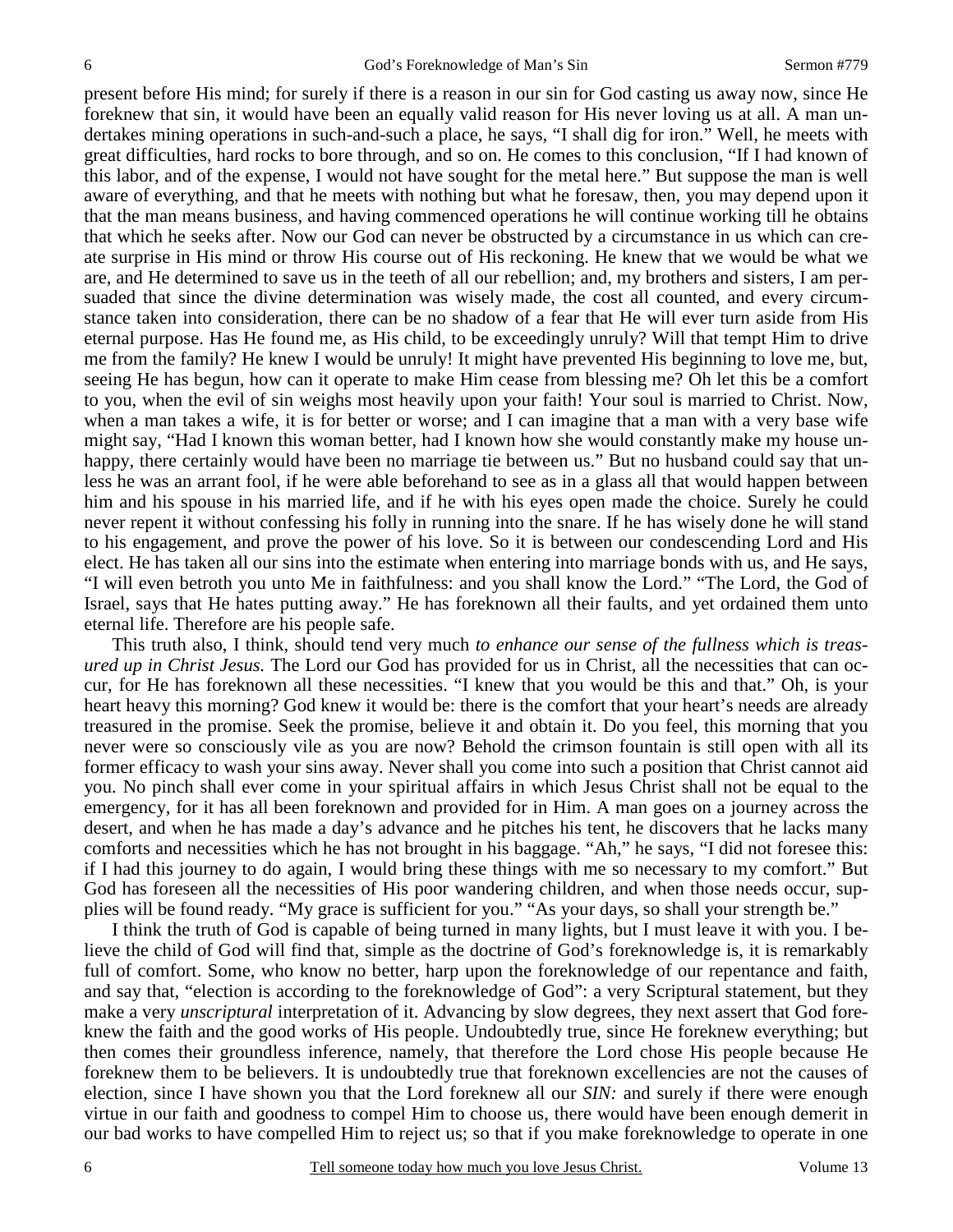way, you must also take it in the other, and you will soon perceive that it could not have been from anything good or bad in us that we were chosen, but according to the purpose of His own will, as it is written, "I will have mercy on whom I will have mercy, and I will have compassion on whom I will have compassion." Herein God's great power may be seen, and His decree is made to roll, in peals of thunder over the heads of rebellious men, that they shall hear it even though they gnash their teeth at it. So then, "it is not of him who wills, nor of him who runs, but God who shows mercy."

**II.** And now, for a short time, as God shall help me, I have to use the text in its relation to UNCON-VERTED PERSONS.

 I shall hopefully believe, this morning, that there are some in God's house, who, although they are unsaved, are, nevertheless, sufficiently awakened to desire eternal life, who have in them at least some sense of their guilt and their danger, and are anxious, if it may be, to find mercy. The doctrine of my text may afford them some comfort. My dear friend, you have discovered lately the natural vileness of your heart. If at one time anyone had told you that your heart was deceitful above all things, and desperately wicked, you would have been very angry, but you know it to be so now, painfully know it. You wish sometimes that you had never been born, sooner than that this should be the case. This day you have brought before your mind by your quickened conscience, your actual transgressions. There is no need that I should read the list, but the roll may well be written within and without with lamentations, for it is written within and without with iniquities. In addition to this, this morning, you have a deep regret for your long delay in seeking mercy, for you have been called by the gospel thousands of times, sometimes more than outwardly called, for conscience has been impressed and awakened, but your goodness "has been as the morning cloud, and as the early dew": you have quenched the Spirit of God; you have frequently resisted the better volitions of your own spirit. You feel sorrowful that this is the case. And, this morning, you are willing to acknowledge that there have been special aggravations in your case—you have sinned against more light than usual, against more expostulations than ordinary, sinned with less excuse, with more fearful pertinacity. All this you acknowledge. Now, my dear hearers, the gospel of Jesus Christ is sent to you in the state in which you now are, to you lost by nature, ruined by practice, and undone in a thousand ways. The gospel says to you, even to you, "Believe in the Lord Jesus Christ, and you shall be saved." Now, in order that you may get a hold on that gospel, despite the difficulties which your sins would raise, I would remind you of the truth of God of which we have been speaking. All these sins, delays, aggravations, and rebellions of yours, were all foreknown to God; therefore, since He has sent the gospel to you, I pray you be not slow to accept it, since it is not possible that your sins, whatever they may be, can at all influence against the fact that if you believe and receive the gospel you shall be saved. For, let me remind you that if God had not intended to save men upon believing, if their sins were so great that He did not intend to save them if they trusted in Jesus, why then, since He foreknew these things, He would never have planned the plan of salvation at all! If He stops now and refuses to be gracious, why did He not stay His hand in the very first stage of the business? Would you devise a scheme unless you meant to go further? Who sits down to make plans of a house, unless he has some notion of carrying them out? If God intended no mercy to such a sinner as you are, why did He devise a plan which is suitable to such a sinner as you are? Why invent a scheme by which a rebel might be saved, if He foreknew that on account of sin that rebel never could be pardoned? Let me ask you, do you think God would have gone farther—gone to the vast expense of providing a Savior, if really the gospel were null and void? Jesus Christ hangs on the cross to die for sinners, sinners whose sins were all foreknown; do not say, therefore, that God does not intend to save, for if He had not intended to save, He would have stopped before He gave His Son for a sacrifice, and nailed Him to the cross.

 "Ah, but," you say, "Mine is a particular and special case." Then I remind you that, since God had known all that, if He intended to leave your case out, why did He not say so in the Bible? If this were something new that had arisen since the Scriptures were written, then I could understand that yours might be exceptional; but nothing is new with the Most High. Now, if the Lord intended to leave out a case, He would have mentioned it, and we should have found somewhere in the Bible, "Go you into all the world and preach the gospel to every creature except such-and-such a one." I do not find it so. "Preach the gospel to every creature": here it is, "He that believes, and is baptized, shall be saved." He makes not an exception. He bids us go and proclaim it east, west, north, and south. "Ah, but," you say,